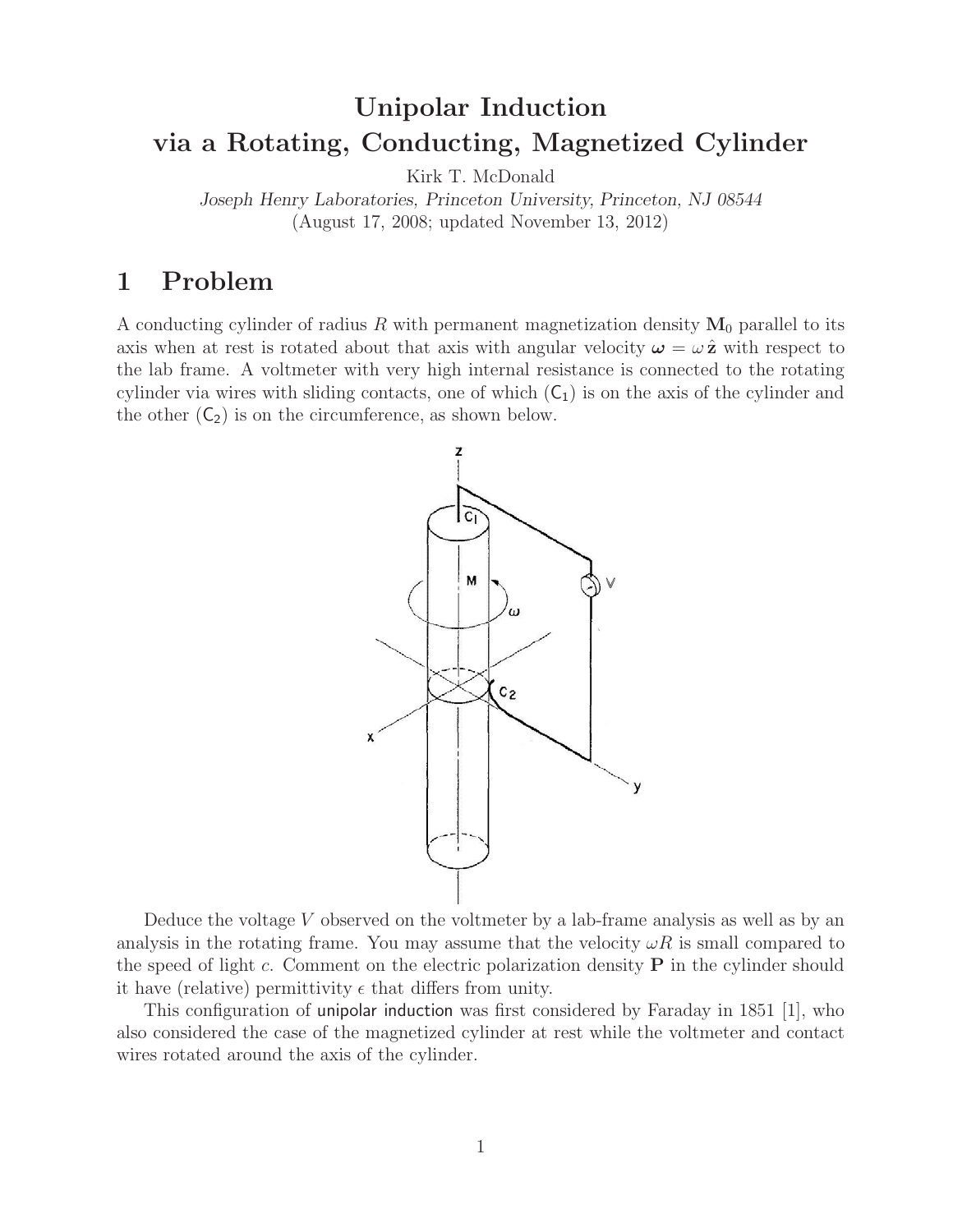# **2 Solution**

### **2.1 Analysis Using a Comoving Inertial Frame**

As discussed in [2]-[5], the best approach to an understanding of lab-frame electrodynamics of a rotating system is via a comoving inertial frame corresponding to some point in the rotating system.

We follow Minkowski  $[2]$  in arguing that the local magnetization at a point P in the rotating cylinder equals the rest value  $M_0$  according to an observer in the inertial frame that is instantaneously comoving with point P. That is,  $M^* = M_0$ , where the superscript  $*$ indicates quantities observed in the comoving inertial frame.

Similarly, we expect that the electric polarization  $\mathbf{P}^{\star}$  near point P in the comoving inertial frame equals that of the magnetized cylinder in an inertial rest frame, namely  $P^* = 0$ .

Writing **v** as the velocity of point P in the lab frame, the field transformations to the comoving inertial frame are [6] (see also [7]), in Gaussian units and to order  $v/c$  where c is the speed of light in vacuum,

$$
\mathbf{B}^* = \mathbf{B} - \frac{\mathbf{v}}{c} \times \mathbf{E}, \qquad \mathbf{D}^* = \mathbf{D} + \frac{\mathbf{v}}{c} \times \mathbf{H}, \qquad \mathbf{E}^* = \mathbf{E} + \frac{\mathbf{v}}{c} \times \mathbf{B}, \qquad \mathbf{H}^* = \mathbf{H} - \frac{\mathbf{v}}{c} \times \mathbf{D},
$$

$$
\mathbf{M}^* = \mathbf{M} + \frac{\mathbf{v}}{c} \times \mathbf{P}, \qquad \mathbf{P}^* = \mathbf{P} - \frac{\mathbf{v}}{c} \times \mathbf{M}, \tag{1}
$$

and the inverse transformations are,

$$
\mathbf{B} = \mathbf{B}^{\star} + \frac{\mathbf{v}}{c} \times \mathbf{E}^{\star}, \qquad \mathbf{D} = \mathbf{D}^{\star} - \frac{\mathbf{v}}{c} \times \mathbf{H}^{\star}, \qquad \mathbf{E} = \mathbf{E}^{\star} - \frac{\mathbf{v}}{c} \times \mathbf{B}^{\star}, \qquad \mathbf{H} = \mathbf{H}^{\star} + \frac{\mathbf{v}}{c} \times \mathbf{D}^{\star},
$$

$$
\mathbf{M} = \mathbf{M}^{\star} - \frac{\mathbf{v}}{c} \times \mathbf{P}^{\star}, \qquad \mathbf{P} = \mathbf{P}^{\star} + \frac{\mathbf{v}}{c} \times \mathbf{M}^{\star}.
$$
(2)

We now find the lab-frame polarization and magnetization densities inside the rotating cylinder to be,

$$
\mathbf{P} = \frac{\mathbf{v}}{c} \times \mathbf{M}_0, \quad \mathbf{M} = \mathbf{M}_0.
$$
 (3)

As a next step we deduce the magnetic fields **B** and **H** in the lab frame from the magnetization density  $M = M_0$  along the axis of the cylinder. Formally, the magnetic field **B** can be deduced from a vector potential **A**,

$$
\mathbf{B} = \nabla \times \mathbf{A},\tag{4}
$$

where in the absence of free currents the vector potential is related by,

$$
\mathbf{A} = \frac{1}{c} \int \frac{c \nabla \times \mathbf{M}}{\mathcal{R}} d\text{Vol} + \frac{1}{c} \oint_{\text{surface}} \frac{c \mathbf{M} \times d\text{Area}}{\mathcal{R}},
$$
(5)

while the **H** field can be deduced (in the absence of free currents) from a magnetic scalar potential  $\phi_M$  according to,

$$
\mathbf{H} = -\nabla \phi_M,\tag{6}
$$

and,

$$
\phi_M = \int \frac{-\nabla \cdot \mathbf{M}}{\mathcal{R}} d\text{Vol} + \oint_{\text{surface}} \frac{\mathbf{M} \cdot d\mathbf{Area}}{\mathcal{R}}.
$$
 (7)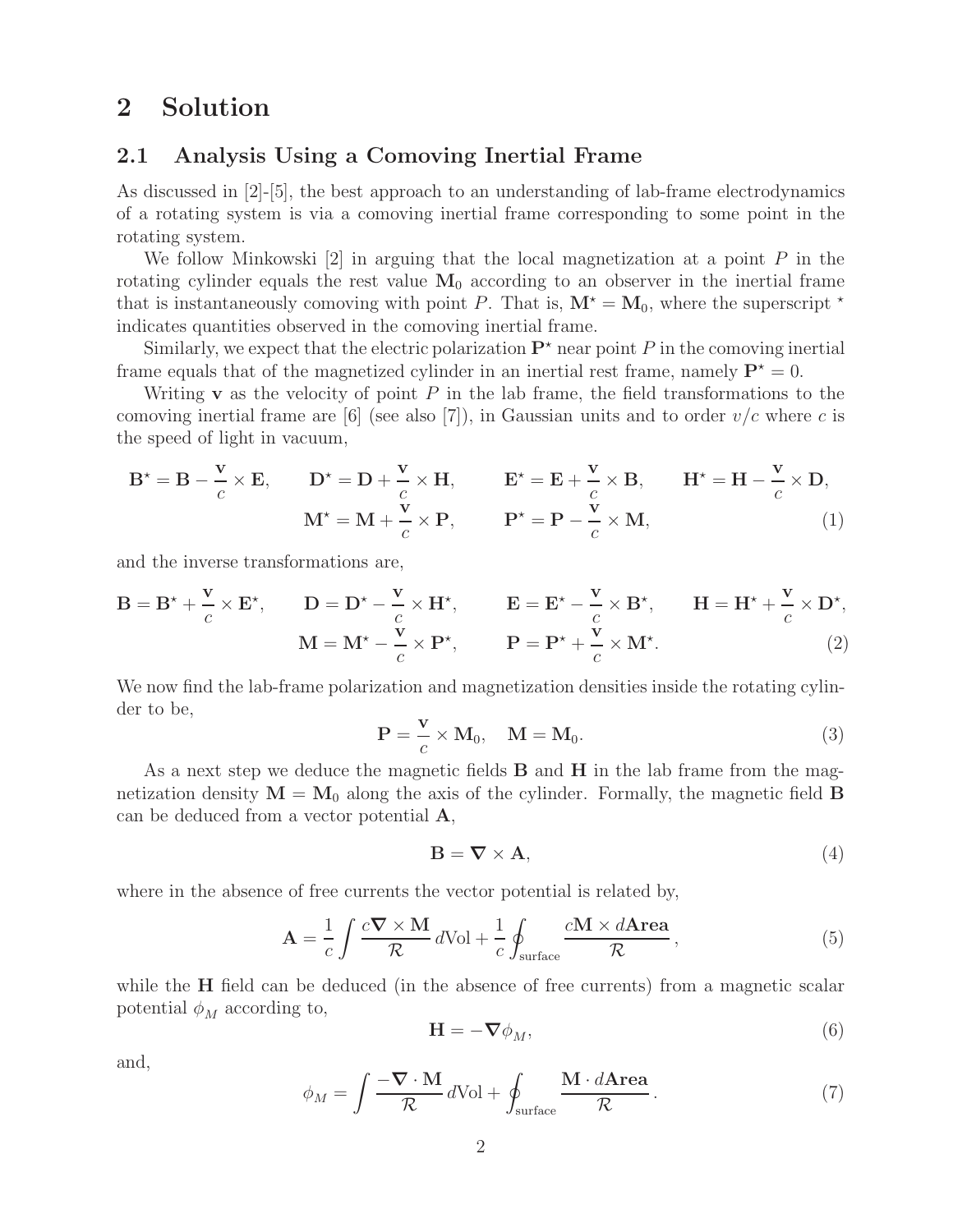In the present example with uniform magnetization only the surface integrals contribute to eqs. (5) and (7), where the source is the magnetization surface current density on the cylindrical surface in eq. (5), and a uniform surface density of magnetic poles on the flat end surfaces in eq. (7). For a long cylinder the interior **B** field is essentially uniform,

$$
\mathbf{B}_{\text{in}} \approx 4\pi \mathbf{M}_0, \qquad \text{and} \qquad \mathbf{H}_{\text{in}} = \mathbf{B} - 4\pi \mathbf{M}_0 \approx 0 \qquad \text{(long cylinder)}, \tag{8}
$$

while for a thick disk the interior **H** field is essentially uniform,

$$
\mathbf{H}_{\text{in}} \approx -4\pi \mathbf{M}_0, \quad \text{and} \quad \mathbf{B}_{\text{in}} = \mathbf{H} + 4\pi \mathbf{M} \approx 0 \quad (\text{thin disk}). \tag{9}
$$

In all cases the conduction electrons must be at rest with respect to the rotating cylinder, which implies that the interior electric field vanishes in the comoving frame,  $0 = \mathbf{E}_{in}^*$  $\mathbf{E}_{\text{in}} + \mathbf{v}/c \times \mathbf{B}_{\text{in}}$ , recalling eq. (2). Thus,

$$
\mathbf{E}_{\rm in} = -\frac{\mathbf{v}}{c} \times \mathbf{B}_{\rm in}.\tag{10}
$$

A unipolar generator requires a nonzero internal electric field, so that there is a nonzero electric potential difference between the sliding contacts on the rotating disk. Hence, a thin disk does not make a good unipolar generator (although this is often used in "cartoons" of these devices).

We restrict our discussion in the rest of this note to the case  $(8)$  of a long cylinder. Then,

$$
\mathbf{E}_{\rm in} = -\frac{\mathbf{v}}{c} \times 4\pi \mathbf{M}_0 = -\frac{\boldsymbol{\omega} \times \mathbf{r}}{c} \times 4\pi \mathbf{M}_0 = -\frac{4\pi\omega M_0}{c} \mathbf{r}_{\perp},\tag{11}
$$

and the electric potential inside the rotating cylinder can be written as,

$$
V_{\rm in} = -\frac{2\pi\omega M_0}{c} r_\perp^2. \tag{12}
$$

The potential difference between a point on the cylindrical surface, at radius  $R$ , and one on the axis is,

$$
\Delta V = \frac{2\pi R\omega M_0}{c} \,. \tag{13}
$$

For completeness, we note that the polarization density inside the cylinder is, recalling eq. (3),

$$
\mathbf{P}_{\rm in} = \frac{\mathbf{v}}{c} \times \mathbf{M}_0 = \frac{\omega M_0}{c} \mathbf{r}_{\perp},\tag{14}
$$

so the bound volume and surface charge densities (on the cylindrical surface) are,

$$
\rho_{\text{bound}} = -\nabla \cdot \mathbf{P} = -\frac{2\omega M_0}{c}, \quad \text{and} \quad \sigma_{\text{bound}} = \mathbf{P}(R^-) \cdot \hat{\mathbf{r}}_{\perp} = \frac{\omega RM_0}{c}, \quad (15)
$$

with no surface charge on the flat ends of the cylinder. The total bound charge is, of course, zero. Finally, the electric displacement is,

$$
\mathbf{D}_{\rm in} = \mathbf{E}_{\rm in} + 4\pi \mathbf{P}_{\rm in} = 0. \tag{16}
$$

*This is not a trivial result, and in the related case of a rotating, conducting magnetized sphere the electric displacement is nonzero inside the sphere [8].*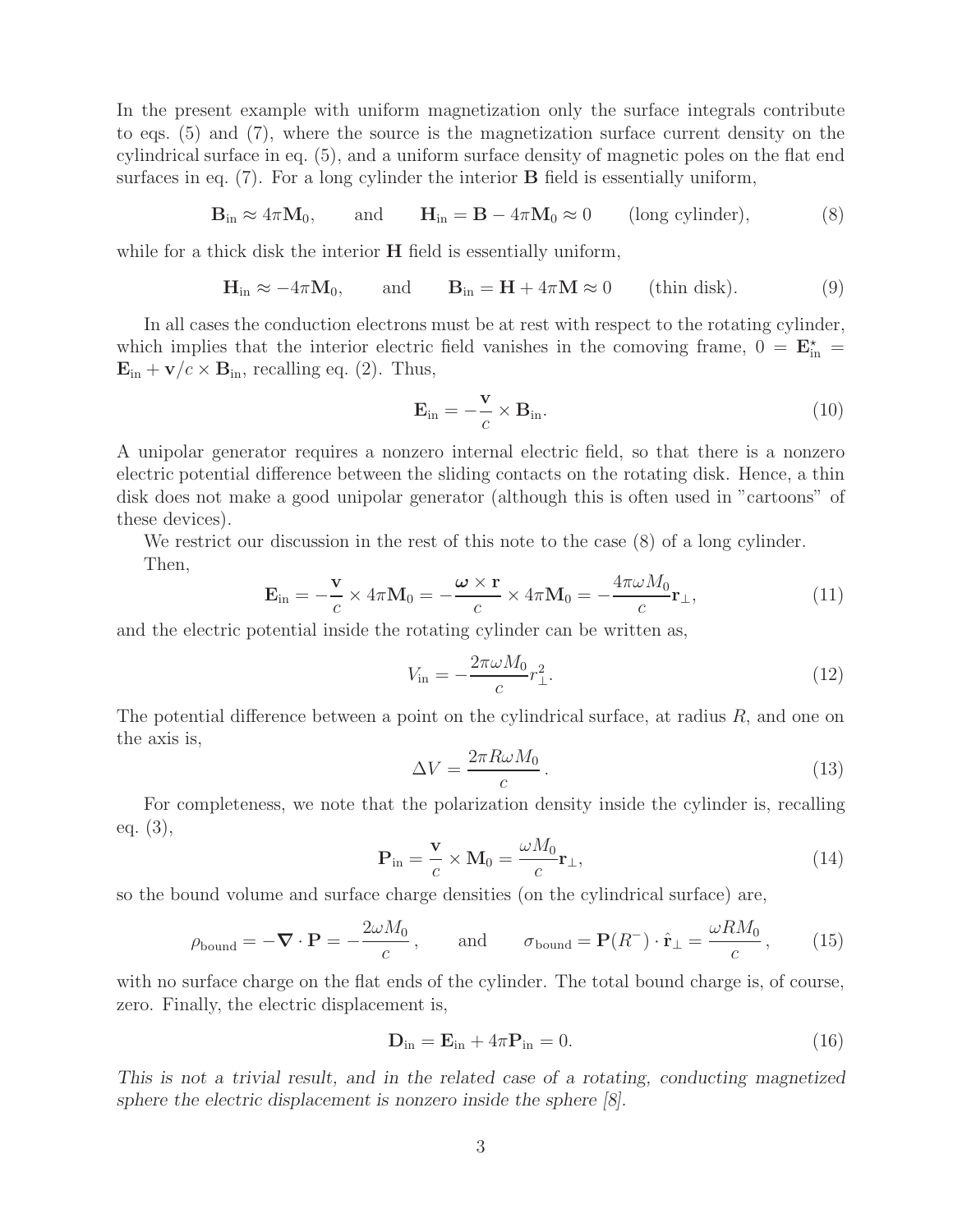## **2.2 Analysis in the Lab Frame**

The analysis in the lab frame follows Chap. E III of [9], where it is naively assumed that the magnetization of the rotating cylinder in the lab frame is  $M_0$ . See also [11]. Strictly speaking, the analysis of sec. 2.2 does not hold without having first made the arguments of sec. 2.1.

#### **2.2.1 Analysis via Faraday's Law**

The current in the circuit ABCDA in the figure below is negligible because of the high resistance of the voltmeter, so the resistive voltage drop in the circuit can be ignored.



Then, the reading V on the voltmeter equals the electromotive force around the circuit. According to Faraday's law, the electromotive force in the lab frame is given by,

$$
V = \oint \mathbf{E} \cdot d\mathbf{s} = -\frac{1}{c} \frac{d\Phi_B}{dt},
$$
\n(17)

in Gaussian units, where  $\Phi_B = \int_{\text{loop}} \mathbf{B} \cdot d\mathbf{A}$ rea is the magnetic flux linked by the loop ABCDA. Since the magnetic field  $\mathbf{B} = \mathbf{H} + 4\pi \mathbf{M} = 4\pi M_0 \hat{\mathbf{z}}$  inside the (long) cylinder has no azimuthal component in this example, it might seem that  $\Phi_B = 0$  and hence,  $V = 0$ . However, because the cylinder is rotating, we can argue that the portion BCD of the loop deforms into BB'C'D during time dt where the arc BB' has length  $v dt = \omega R dt$ <sup>1</sup>. Hence, the flux through the loop increases by amount  $\omega R^2 B dt/2$  during time dt, and the voltage according to eq. (1) is,

$$
V = -\frac{\omega R^2 B}{2c} = -\frac{2\pi \omega R^2 M_0}{c}.
$$
\n(18)

The negative sign of the voltage (18) means that it is higher at points B and C than at points A and D. We infer that there is an inward radial electric field  $E_r$  inside the cylinder such that  $V = \int_0^R E_r dr$ , and hence,

$$
\mathbf{E}_{\rm in} = -\frac{\omega RB}{c}\hat{\mathbf{r}} = -\frac{\mathbf{v}}{c} \times \mathbf{B} = -\frac{\mathbf{v}}{c} \times 4\pi \mathbf{M}_0, \tag{19}
$$

as found in eq.  $(10)$ .

<sup>&</sup>lt;sup>1</sup>For elaborations in this theme, see [16].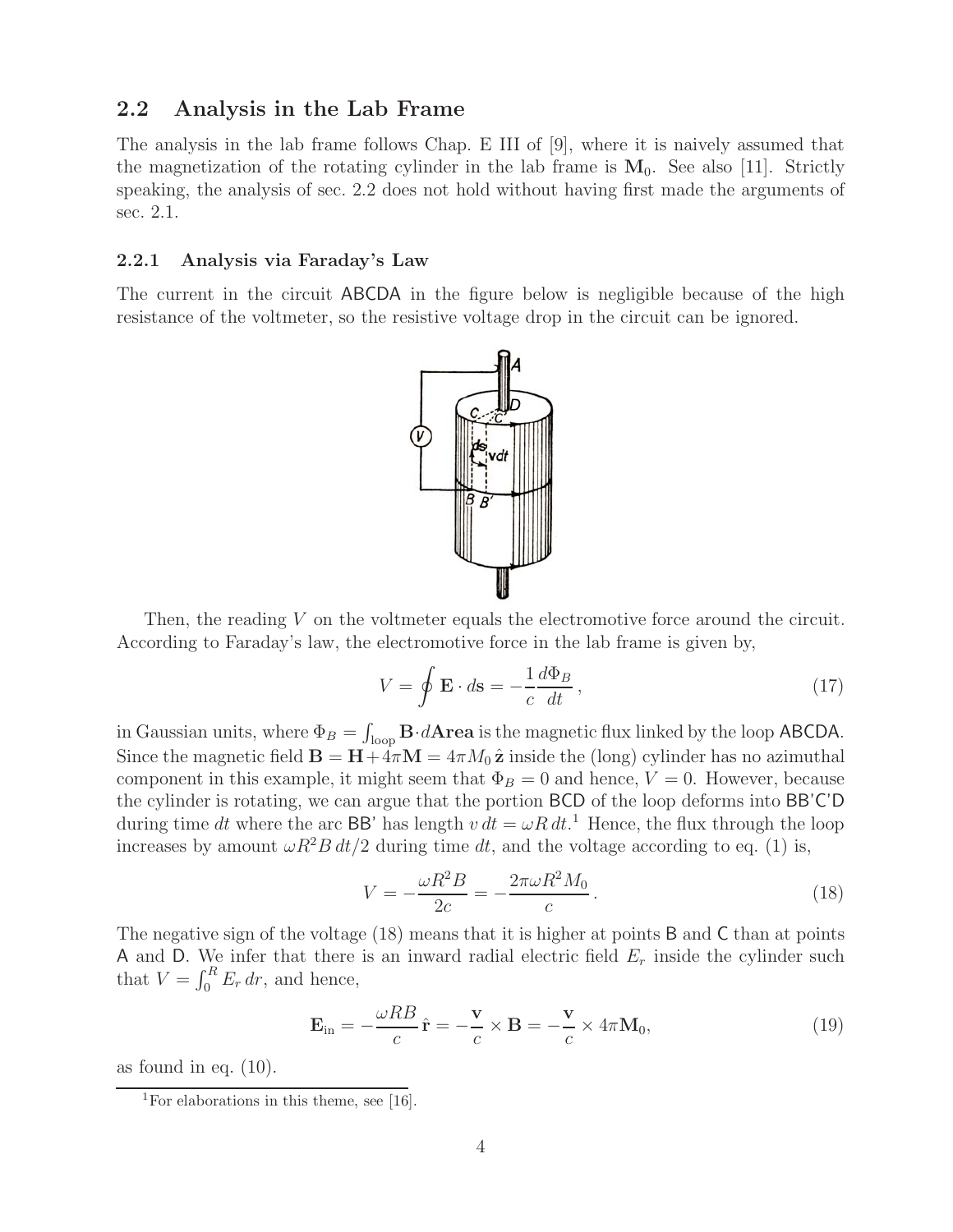#### **2.2.2 Analysis Using the Lorentz Force Law**

Another well-known analysis in the lab frame notes that the conduction electrons in the rotating cylinder have no radial motion since no current flows in the circuit. These electrons, of charge e, experience a Lorentz force,

$$
F = e\left(\mathbf{E} + \frac{\mathbf{v}}{c} \times \mathbf{B}\right),\tag{20}
$$

which must equal the centripetal force  $-m\omega^2$ **r** required for the charges to undergo uniform circular motion. The usual approximation is that this centripetal force is negligible on the scale of e**E**, so that the electric field inside the rotating cylinder must be,

$$
\mathbf{E} = -\frac{\mathbf{v}}{c} \times \mathbf{B} = -\frac{\mathbf{v}}{c} \times 4\pi \mathbf{M}_0, \tag{21}
$$

as found previously, if we again assume that  $\mathbf{B} = 4\pi \mathbf{M}_0$ ,

### **2.3 Analysis in the Rotating Frame**

The principles of electrodynamics in a rotating frame are summarized in the Appendix.

We cannot assume without question that the magnetization of the cylinder is  $M_0$  according to an observer at rest in the rotating frame. The best strategy is to use the comoving analysis of sec. 2.1 to identify the fields in the lab frame, and then use the transformations  $(28)-(29)$  to find the fields in the rotating frame, which we designate with a ':

$$
\mathbf{B}' = 4\pi \mathbf{M}_0, \quad \mathbf{D}' = 0, \quad \mathbf{E}' = 0, \quad \mathbf{H}' = 0, \quad \mathbf{P}' = 0, \quad \mathbf{M}' = \mathbf{M}_0.
$$
 (22)

In the spirit of sec. 2.2, we might have naively assumed these results to be obvious.

We can now consider Maxwell's equations  $(34)-(37)$  for  $\mathbf{D}'$  and  $\mathbf{H}'$  in the rotating frame. In the present example there are no free sources for  $D'$  or  $H'$ , and also no "other" sources according to eqs. (38)-(39). Thus, it is consistent with Maxwell's equations in the rotating frame that  $D' = 0 = H'$ . Then, using  $P' = 0$  and  $M' = M_0$  we have that  $E' = 0$  and  $\mathbf{B}' = 4\pi \mathbf{M}_0.$ 

Alternatively, we can consider Maxwell's equations  $(40)$ - $(41)$  for  $\mathbf{E}'$  and  $\mathbf{B}'$ . On examining the extensive list  $(42)-(45)$  of possible sources in the rotating frame, we see that the eqs.  $(40)$ -(41) reduce to,

$$
\nabla' \cdot \mathbf{E}' = 0, \qquad \nabla' \times \mathbf{B}' = \nabla' \times 4\pi \mathbf{M}_0, \tag{23}
$$

so that we again find  $\mathbf{E}' = 0$  and  $\mathbf{B}' = 4\pi \mathbf{M}_0$ .

Transforming the fields from the rotating frame back to the lab frame we again obtain the results of eq.  $(3).<sup>2</sup>$ 

Although the electric polarization,  $P' = 0$ , vanishes in the rotating frame (since this could only be due to a moving magnetization in this example), the bound charge density (30) is nonzero,

$$
\rho'_{\text{bound}} = -\nabla' \cdot \mathbf{P}' - \frac{2\omega \cdot \mathbf{M}'}{c} + \frac{\mathbf{v}}{c} \cdot \nabla' \times \mathbf{M}' = -\frac{2\omega M_0}{c} = \rho_{\text{bound}}\,,\tag{24}
$$

<sup>2</sup>In particular, we find it completely consistent to use the transformation  $P = P' + v/c \times M'$  from the rotating frame to the lab frame, despite a claim to the contrary in [15].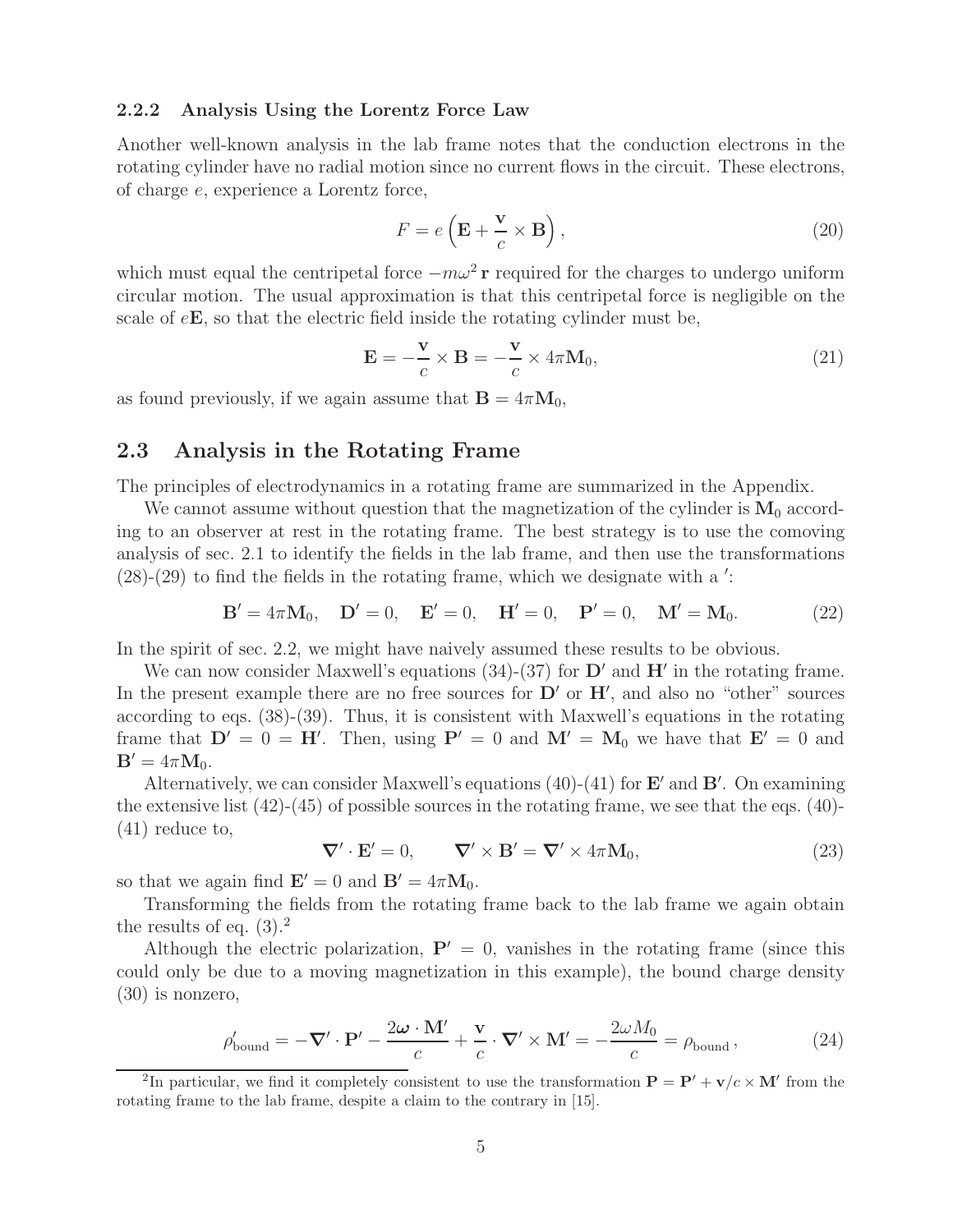recalling eq. (15). Similarly, there is a bound surface charge density on the outer circumference of the cylinder in the rotating frame given by,

$$
\sigma_{\text{bound}}' = \frac{\omega RM'}{c} = \frac{\omega RM_0}{c} = \sigma_{\text{bound}}\,,\tag{25}
$$

also recalling eq. (15).

# **A Summary of the Principles of Electrodynamics in a Rotating Frame**

For reference, we reproduce the principles of electrodynamics in the frame of a slowly rotating medium where  $\epsilon$  and  $\mu$  differ from unity.<sup>3,4</sup>

The (cylindrical) coordinate transformation is,

$$
r' = r,
$$
  $\phi' = \phi - \omega t,$   $z' = z,$   $t' = t,$  (26)

where quantities in observed in the rotating frame are labeled with a '. The transformations of charge and current density are,

$$
\rho' = \rho, \qquad \mathbf{J}' = \mathbf{J} - \rho \mathbf{v}, \tag{27}
$$

where  $\mathbf{v}$  ( $v \ll c$ ) is the velocity with respect to the lab frame of the observer in the rotating frame. The transformations of the electromagnetic fields are,

$$
\mathbf{B}' = \mathbf{B}, \qquad \mathbf{D}' = \mathbf{D} + \frac{\mathbf{v}}{c} \times \mathbf{H}, \qquad \mathbf{E}' = \mathbf{E} + \frac{\mathbf{v}}{c} \times \mathbf{B}, \qquad \mathbf{H}' = \mathbf{H}.
$$
 (28)

The transformations of the electric and magnetic polarizations are,

$$
\mathbf{P}' = \mathbf{P} - \frac{\mathbf{v}}{c} \times \mathbf{M}, \qquad \mathbf{M}' = \mathbf{M}, \tag{29}
$$

if we regard these polarizations as defined by  $D' = E' + 4\pi P'$  and  $B' = H' + 4\pi M'$ .

The lab-frame bound charge and current densities  $\rho_{\text{bound}} = -\nabla \cdot \mathbf{P}$  and  $\mathbf{J}_{\text{bound}} = \partial \mathbf{P}/\partial t + \nabla \cdot \mathbf{P}$  $c \nabla \times \mathbf{M}$  transform to,

$$
\rho'_{\text{bound}} = -\nabla' \cdot \mathbf{P}' - \frac{2\omega \cdot \mathbf{M}'}{c} + \frac{\mathbf{v}}{c} \cdot \nabla' \times \mathbf{M}',\tag{30}
$$

$$
\mathbf{J}_{\text{bound}}' = \frac{\partial \mathbf{P}'}{\partial t'} + c \, \nabla' \times \mathbf{M}' + \mathbf{v} (\nabla' \cdot \mathbf{P}') + \frac{\mathbf{v}}{c} \times \frac{\partial \mathbf{M}'}{\partial t'} + (\mathbf{P}' \cdot \nabla) \mathbf{v} - (\mathbf{v} \cdot \nabla) \mathbf{P}'. \tag{31}
$$

Force **F** is invariant under the transformation  $(26)$ . In particular, a charge q with velocity **v**<sup>q</sup> in the lab frame experiences a Lorentz force in the rotating frame given by,

$$
\mathbf{F}' = q\left(\mathbf{E}' + \frac{\mathbf{v}'_q}{c} \times \mathbf{B}'\right) = q\left(\mathbf{E} + \frac{\mathbf{v}_q}{c} \times \mathbf{B}\right) = \mathbf{F},\tag{32}
$$

 ${}^{3}$ This Appendix is from sec. 2.2.5 of [5].

<sup>4</sup>This case is discussed most thoroughly by Ridgely [13, 14], but primarily for the interesting limit of steady charge and current distributions.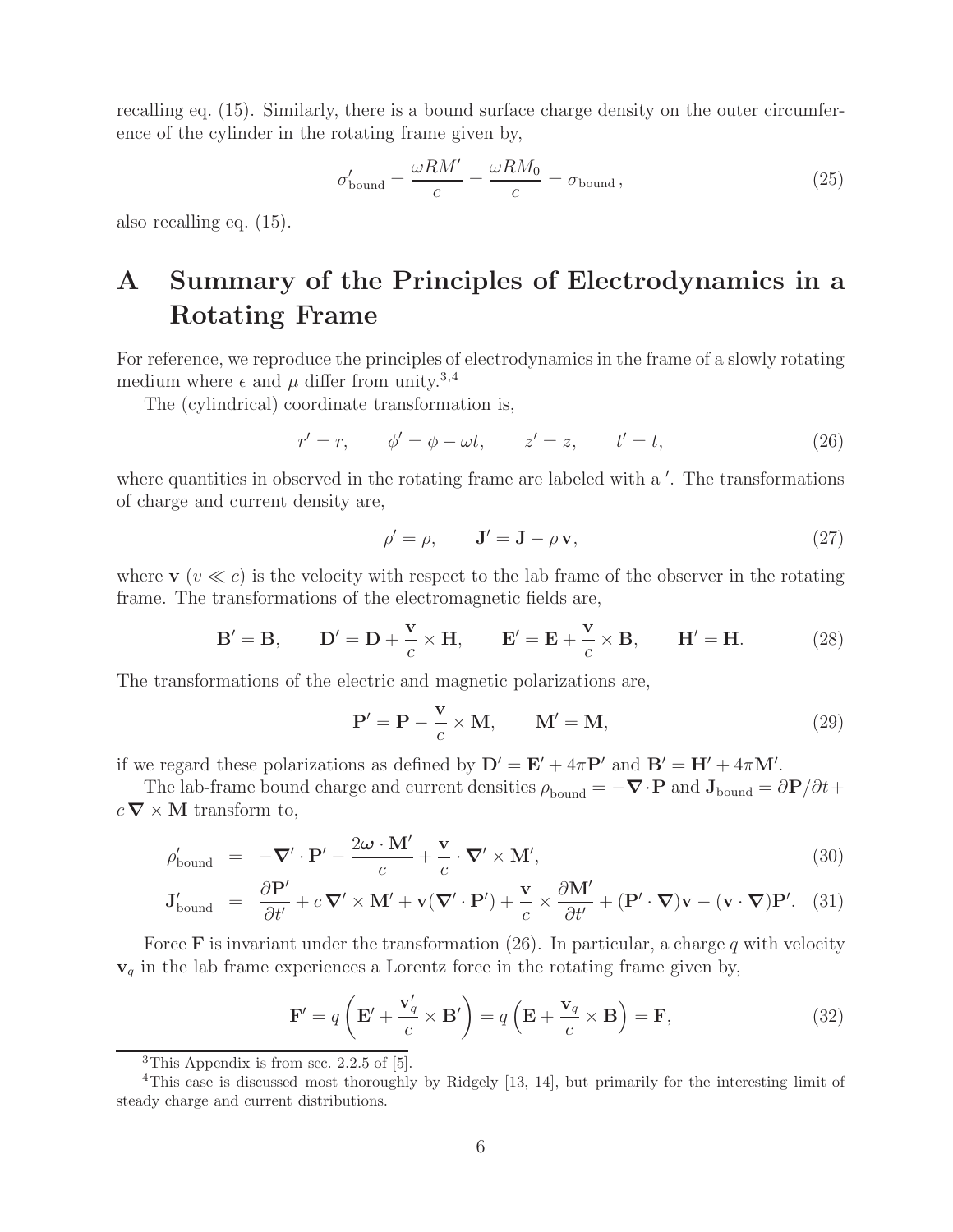where  $\mathbf{v}'_q = \mathbf{v}_q - \mathbf{v}$ . Similarly, the Lorentz force density **f**' on charge and current densities in the rotating frame is,

$$
\mathbf{f}' = \rho' \mathbf{E}' + \frac{\mathbf{J}'}{c} \times \mathbf{B}' = (\rho'_{\text{free}} + \rho'_{\text{bound}}) \mathbf{E}' + \frac{\mathbf{J}'_{\text{free}} + \mathbf{J}'_{\text{bound}}}{c} \times \mathbf{B}'. \tag{33}
$$

Maxwell's equations in the rotating frame can be written as,

$$
\nabla' \cdot \mathbf{B}' = 0,\tag{34}
$$

$$
\nabla' \cdot \mathbf{D}' = 4\pi \rho'_{\text{free,total}} = 4\pi \left( \rho'_{\text{free}} + \rho'_{\text{other}} \right),\tag{35}
$$

$$
\nabla' \times \mathbf{E}' + \frac{\partial \mathbf{B}'}{\partial ct'} = 0,\tag{36}
$$

$$
\nabla' \times \mathbf{H}' - \frac{\partial \mathbf{D}'}{\partial ct'} = \frac{4\pi}{c} \mathbf{J}'_{\text{free,total}} = \frac{4\pi}{c} \left( \mathbf{J}'_{\text{free}} + \mathbf{J}'_{\text{other}} \right),\tag{37}
$$

where  $\rho'_{\text{free}} = \rho_{\text{free}}$  and  $\mathbf{J}'_{\text{free}} = \mathbf{J}_{\text{free}} - \rho_{\text{free}}\mathbf{v}$  are the free charge and current densities, and the "other" charge and current densities that appear to an observer in the rotating frame are,

$$
\rho'_{\text{other}} = -\frac{\mathbf{v} \cdot \mathbf{J}_{\text{free}}'}{c^2} + \frac{\boldsymbol{\omega} \cdot \mathbf{H}'}{2\pi c} - \frac{\mathbf{v}}{4\pi c} \cdot \frac{\partial \mathbf{D}'}{\partial ct'},
$$
\n(38)

$$
\mathbf{J}_{\text{other}}' = \rho_{\text{free}}' \mathbf{v} + \left(\frac{\mathbf{D}'}{4\pi} \cdot \mathbf{\nabla}\right) \mathbf{v} - (\mathbf{v} \cdot \mathbf{\nabla}) \frac{\mathbf{D}'}{4\pi} - \frac{\mathbf{v}}{4\pi c} \times \frac{\partial \mathbf{H}'}{\partial t'}.
$$
 (39)

The "other" charge and current distributions are sometimes called "fictitious" [12], but we find this term ambiguous. For an example with an "other" charge density  $\omega \cdot \mathbf{H}'/2\pi c$  in the rotating frame, see [17].

Maxwell's equations can also be expressed only in terms of the fields  $E'$  and  $B'$  and charge and current densities associated with free charges as well as with electric and magnetic polarization,

$$
\nabla' \cdot \mathbf{E}' = 4\pi \rho'_{\text{total}},\tag{40}
$$

and,

$$
\nabla' \times \mathbf{B}' - \frac{\partial \mathbf{E}'}{\partial ct'} = \frac{4\pi}{c} \mathbf{J}'_{\text{total}},\tag{41}
$$

where,

$$
\rho'_{\text{total}} = \rho'_{\text{free}} - \frac{\mathbf{v}}{c^2} \cdot \mathbf{J}'_{\text{free}} - \nabla' \cdot \mathbf{P}' + \frac{\boldsymbol{\omega} \cdot \mathbf{H}'}{2\pi c} - \frac{\mathbf{v}}{4\pi c} \cdot \frac{\partial \mathbf{D}'}{\partial ct'}
$$
\n
$$
= \rho'_{\text{free,total}} - \nabla' \cdot \mathbf{P}'
$$
\n
$$
= \rho'_{\text{free}} + \rho'_{\text{bound}} + \rho'_{\text{more}},
$$
\n(42)

$$
\rho'_{\text{more}} = -\frac{\mathbf{v}}{c^2} \cdot \left( \mathbf{J}'_{\text{free}} + \frac{\partial \mathbf{P}'}{\partial t'} + c \nabla' \times \mathbf{M}' \right) + \frac{\boldsymbol{\omega} \cdot \mathbf{B}'}{2\pi c} - \frac{\mathbf{v}}{4\pi c} \cdot \frac{\partial \mathbf{E}'}{\partial ct'},
$$
\n(43)

$$
\mathbf{J}_{\text{total}}' = \mathbf{J}_{\text{free}}' + \frac{\partial \mathbf{P}'}{\partial t'} + c \nabla' \times \mathbf{M}' + \rho_{\text{free}}' \mathbf{v} + \left(\frac{\mathbf{D}'}{4\pi} \cdot \nabla\right) \mathbf{v} - (\mathbf{v} \cdot \nabla)\frac{\mathbf{D}'}{4\pi} - \frac{\mathbf{v}}{4\pi c} \times \frac{\partial \mathbf{H}'}{\partial t'}
$$
  
=  $\mathbf{J}_{\text{free,total}}' + \frac{\partial \mathbf{P}'}{\partial t'} + c \nabla' \times \mathbf{M}'$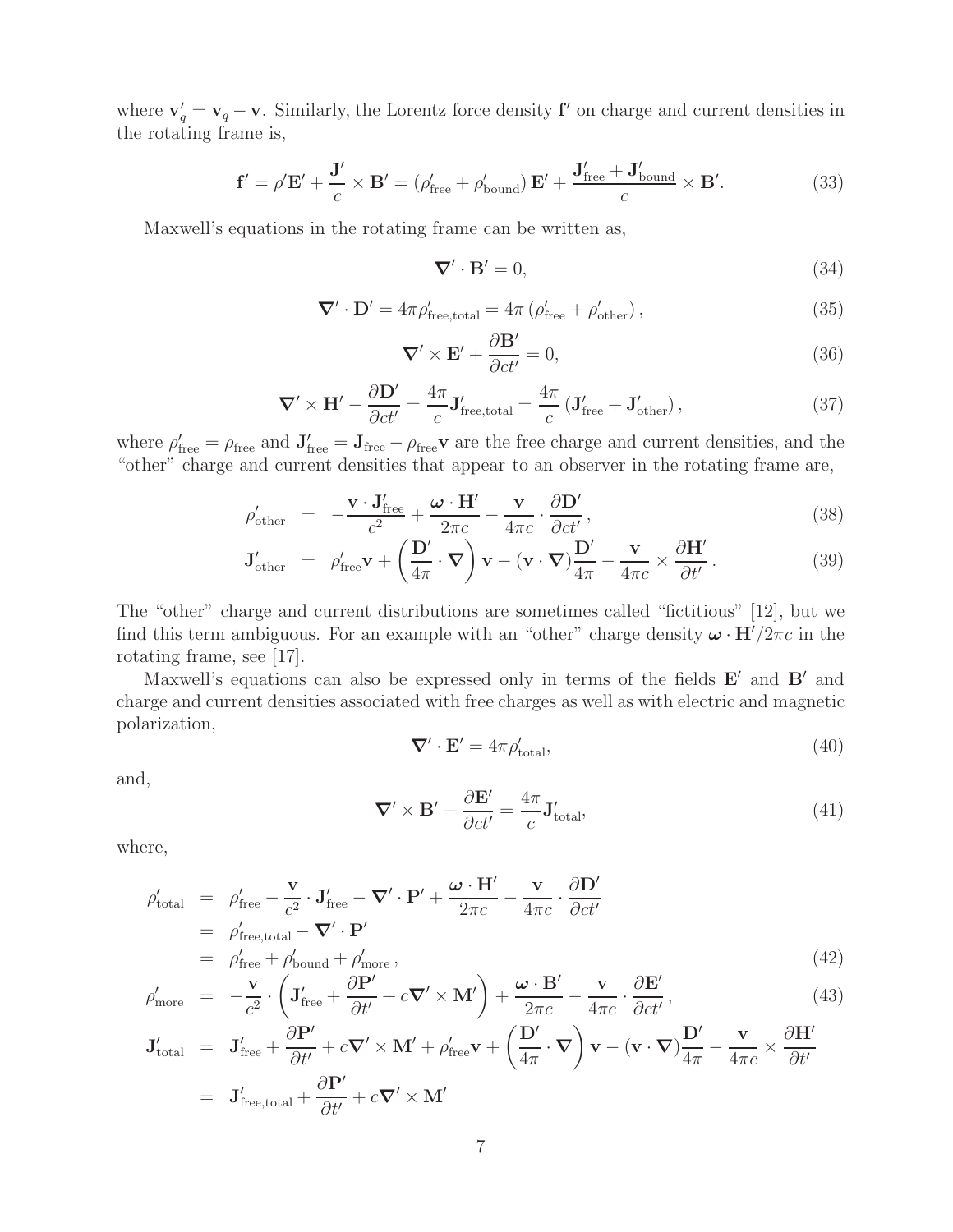$$
= J'_{\text{free}} + J'_{\text{bound}} + J'_{\text{more}},
$$
\n
$$
J'_{\text{reco}} + J'_{\text{more}} + J'_{\text{more}} + J'_{\text{more}} + J'_{\text{more}} + J'_{\text{more}} + J'_{\text{more}} + J'_{\text{more}} + J'_{\text{more}} + J'_{\text{more}} + J'_{\text{more}} + J'_{\text{more}} + J'_{\text{more}} + J'_{\text{more}} + J'_{\text{more}} + J'_{\text{more}} + J'_{\text{more}} + J'_{\text{more}} + J'_{\text{more}} + J'_{\text{more}} + J'_{\text{more}} + J'_{\text{more}} + J'_{\text{more}} + J'_{\text{more}} + J'_{\text{more}} + J'_{\text{more}} + J'_{\text{more}} + J'_{\text{more}} + J'_{\text{more}} + J'_{\text{more}} + J'_{\text{more}} + J'_{\text{more}} + J'_{\text{more}} + J'_{\text{more}} + J'_{\text{more}} + J'_{\text{more}} + J'_{\text{more}} + J'_{\text{more}} + J'_{\text{more}} + J'_{\text{more}} + J'_{\text{more}} + J'_{\text{more}} + J'_{\text{more}} + J'_{\text{more}} + J'_{\text{more}} + J'_{\text{more}} + J'_{\text{more}} + J'_{\text{more}} + J'_{\text{more}} + J'_{\text{more}} + J'_{\text{more}} + J'_{\text{more}} + J'_{\text{more}} + J'_{\text{more}} + J'_{\text{more}} + J'_{\text{more}} + J'_{\text{more}} + J'_{\text{more}} + J'_{\text{more}} + J'_{\text{more}} + J'_{\text{more}} + J'_{\text{more}} + J'_{\text{more}} + J'_{\text{more}} + J'_{\text{more}} + J'_{\text{more}} + J'_{\text{more}} + J'_{\text{more}} + J'_{\text{more}} + J'_{\text{more}} + J'_{\text{more}} + J'_{\text{more}} + J'_{\text{more}} + J'_{\text{more}} + J'_{\text{more}} + J'_{\text{more}} + J'_{\text{more}} + J'_{\text{more}} + J'_{\text{more}} + J'_{\text{more}} + J
$$

$$
\mathbf{J}'_{\text{more}} = \mathbf{v} \left( \rho'_{\text{free}} - \nabla' \cdot \mathbf{P}' - \frac{2\omega \cdot \mathbf{M}'}{c} + \frac{\mathbf{v}}{c} \cdot \nabla' \times \mathbf{M}' \right) + \left( \frac{\mathbf{E}'}{4\pi} \cdot \nabla \right) \mathbf{v} - (\mathbf{v} \cdot \nabla) \frac{\mathbf{E}'}{4\pi} - \frac{\mathbf{v}}{4\pi c} \times \frac{\partial \mathbf{B}'}{\partial t'}.
$$
 (45)

The contribution of the polarization densities to the source terms in Maxwell's equations in much more complex in the rotating frame than in the lab frame.Because of the "other" source terms that depend on the fields in the rotating frame, Maxwell's equations cannot be solved directly in this frame. Rather, an iterative approach is required in general.

The constitutive equations for linear isotropic media at rest in the rotating frame are,

$$
\mathbf{D}' = \epsilon \mathbf{E}', \qquad \mathbf{B}' = \mu \mathbf{H}' - (\epsilon \mu - 1) \frac{\mathbf{v}}{c} \times \mathbf{E}', \tag{46}
$$

in the rotating frame, and,

$$
\mathbf{D} = \epsilon \mathbf{E} + (\epsilon \mu - 1) \frac{\mathbf{v}}{c} \times \mathbf{H}, \qquad \mathbf{B} = \mu \mathbf{H} - (\epsilon \mu - 1) \frac{\mathbf{v}}{c} \times \mathbf{E}, \tag{47}
$$

in the lab frame. The lab-frame constitutive equations (47) are the same as for a nonrotating medium that moves with constant velocity **v** with respect to the lab frame.

We can also write the constitutive equations (46) for a linear isotropic medium in terms of the fields **B**', **E**', **P**' and **M**' by noting that  $D' = E' + 4\pi P'$  and  $H' = B' - 4\pi M'$ , so that,

$$
\mathbf{P}' = \frac{\epsilon - 1}{4\pi} \mathbf{E}',
$$
\n
$$
\mathbf{M}' = \left(1 - \frac{1}{\mu}\right) \frac{\mathbf{B}'}{4\pi} - \left(\epsilon - \frac{1}{\mu}\right) \frac{\mathbf{v}}{c} \times \frac{\mathbf{E}'}{4\pi} = \left(1 - \frac{1}{\mu}\right) \frac{\mathbf{B}'}{4\pi} - \frac{\epsilon \mu - 1}{\mu(\epsilon - 1)} \frac{\mathbf{v}}{c} \times \mathbf{P}'. \quad (48)
$$

Similarly, the constitutive equations (47) in the lab frame can be written to order  $v/c$  as,

$$
\mathbf{P} = \frac{\epsilon - 1}{4\pi} \mathbf{E} + \left(\epsilon - \frac{1}{\mu}\right) \frac{\mathbf{v}}{c} \times \frac{\mathbf{B}}{4\pi} = \frac{\epsilon - 1}{4\pi} \mathbf{E} + \frac{\epsilon \mu - 1}{\mu - 1} \frac{\mathbf{v}}{c} \times \mathbf{M},
$$
  

$$
\mathbf{M} = \left(1 - \frac{1}{\mu}\right) \frac{\mathbf{B}}{4\pi} - \left(\epsilon - \frac{1}{\mu}\right) \frac{\mathbf{v}}{c} \times \frac{\mathbf{E}}{4\pi} = \left(1 - \frac{1}{\mu}\right) \frac{\mathbf{B}}{4\pi} - \frac{\epsilon \mu - 1}{\mu(\epsilon - 1)} \frac{\mathbf{v}}{c} \times \mathbf{P}.
$$
 (49)

Ohm's law for the conduction current  $\mathbf{J}_C$  has the same form for a medium with velocity **u** relative to the rotating frame as it does for a medium with velocity **u** relative to the lab frame,

$$
\mathbf{J}'_C = \sigma \left( \mathbf{E}' + \frac{\mathbf{u}'}{c} \times \mathbf{B}' \right) = \sigma \left( \mathbf{E} + \frac{\mathbf{u}}{c} \times \mathbf{B} \right) = \mathbf{J}_C,\tag{50}
$$

where  $\sigma$  is the electric conductivity of a medium at rest.

## **References**

[1] M. Faraday, *On Lines of Magnetic Force*, Phil. Trans. Roy. Soc. London **142**, 25 (1852), http://kirkmcd.princeton.edu/examples/EM/faraday\_ptrsl\_142\_25\_52.pdf